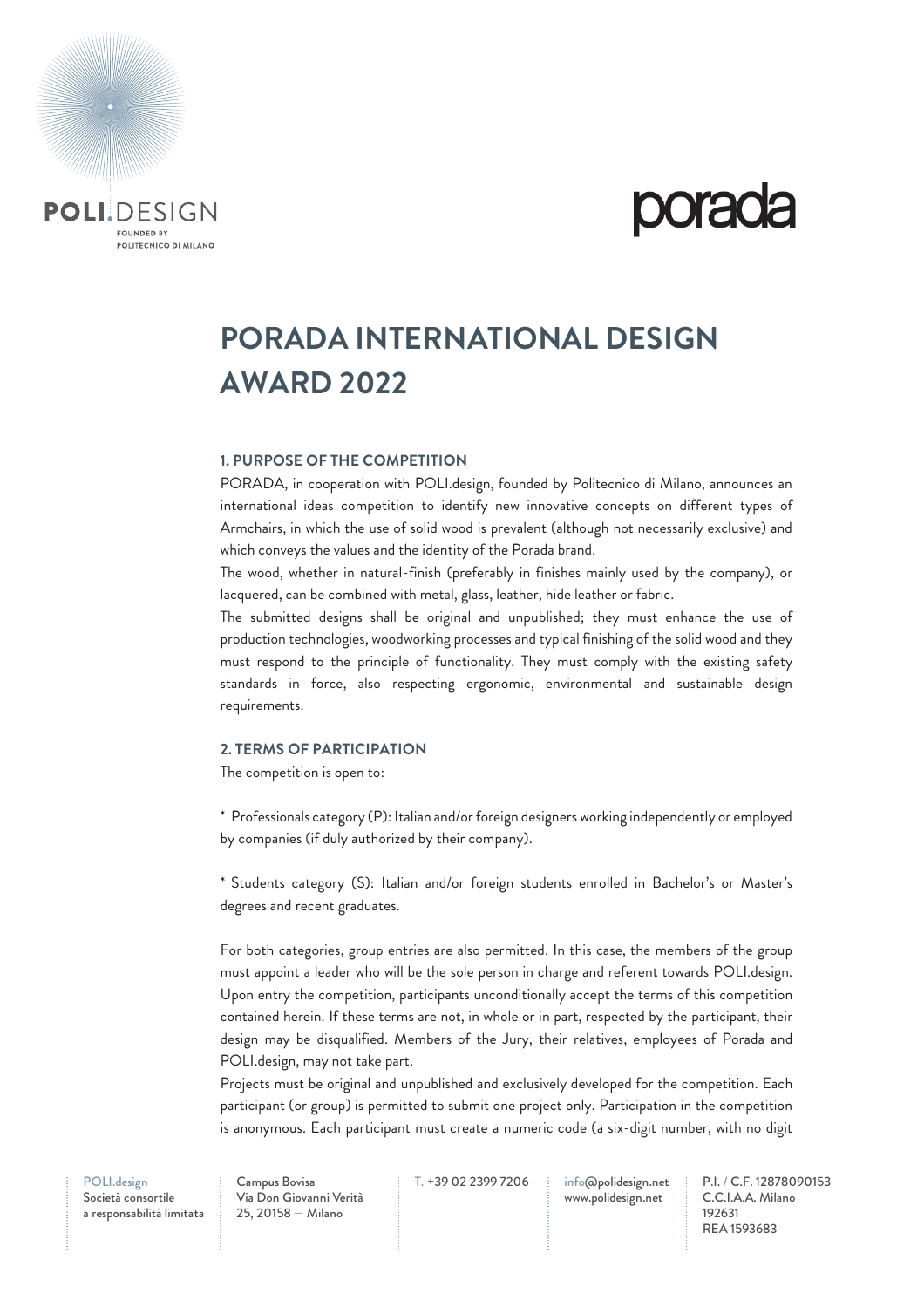

# **porada**

repeated more than twice, and not in sequence) to be used to identify the files mentioned in art. 4.

For the Professionals category: add the letter 'P' as a prefix, which indicates the Professionals category.

For the Students category: add the 'letter S' as a prefix, which indicates the Student category

#### **3. APPLICATION OF PARTICIPATION**

The application for participation in the competition and the submission of the required documents needs to be carried through online procedure via the sites www.porada.it, www.polidesign.net and http://www.porada-design-award.polidesign.net.

The application form must contain the personal details of the participant, tax id number, home address, mobile and home telephone numbers, email address, an explicit declaration of having understood the rules of this competition and their unconditional acceptance and, for the Student category, the name of the university, campus, course of study and year of attendance.

The code and/first name/s of the participant/s must be shown exclusively on the application form, no name should appear on the other documents presented, under penalty of disqualification.

#### **4. DOCUMENTS REQUIRED**

The documents must be delivered in digital format via the electronic procedure above within the deadline specified in section 5. Each participant (or group) must submit:

1. a brief descriptive text-only report (max. 3000 characters, i.e. no more than one page), without images, describing the motivations, the general concept, the characteristics of the project and the materials envisaged. The .pdf file of the report must be contained in a vertical ISO-A4 format sheet (21 x 29.7 cm) and must be named 'relazione\_codice'. The header must contain only the alphanumeric code indicated in art. 2 and the project name/title, if any;

2.graphics consisting of no. 3 horizontal ISO-A3 tables (42 x 29.7 cm), in .pdf format, composed on the layout of the table that can be downloaded, after registration, from the website http://www.porada-design-award.polidesign.net, which must contain:

- Board 1: an overview, reference scenarios and modes of use, mood board, general concept of the object in the context of use and sources of inspiration;

- Board 2: technical drawings: plans, elevations, sections, axonometric views, exploded views, dimensioned construction drawings at appropriate scales and details of details and choice of materials, considered significant;

- Board 3: representation of the object, rendering, photos of the model.

Società consortile a responsabilità limitata Campus Bovisa Via Don Giovanni Verità 25, 20158 — Milano

T. +39 02 2399 7206 info@polidesign.net

www.polidesign.net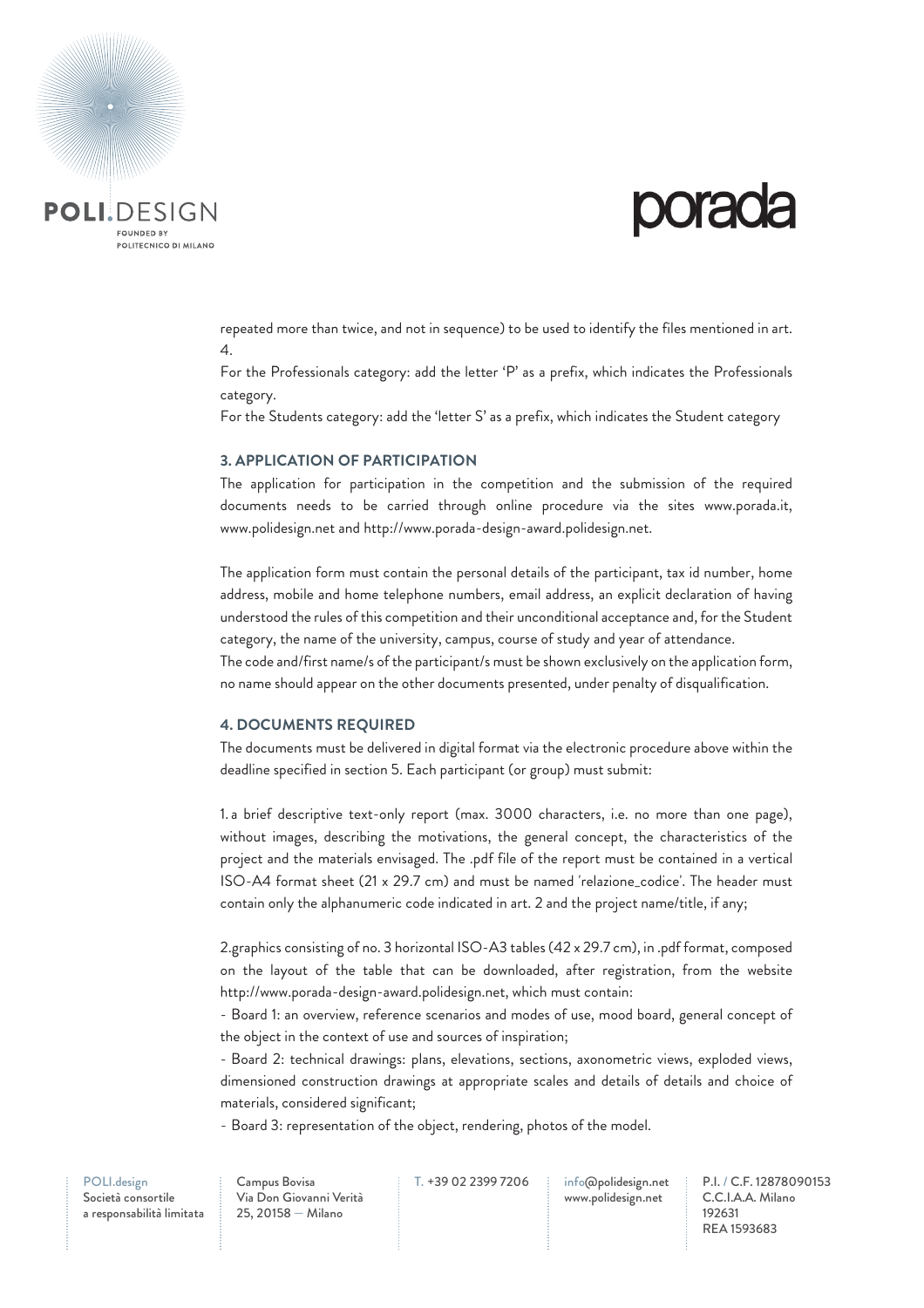

# **PORIOR**

The presentation boards should be combined into a single pdf file named 'tavole\_codice' (maximum file size 5 Mb).

3. a preview image of the project, summarizing the salient features (which may correspond to the render or another image deemed important) and it will be the first image viewed by the judges to identify the project, in jpg format (maximum file size 1 Mb).

The projects must be presented using exclusively the templates downloadable from the website, once registered. The files must be uploaded exclusively through the online procedure as described above (server connections for downloading files or files sent by regular or certified email will not be accepted). No confirmation email will be sent, as the files, once uploaded on the portal, can be modified and / or replaced by the participant until the expiry of the competition. After the deadline, personal pages will no longer be accessible to users.

#### **5. CALENDAR**

The entries required in digital format, without exception, must be uploaded on the website, in the manner established in point 4, no later than midnight on December 15th, 2022.

#### **6. JURY**

The jury is composed by the following members with voting rights:

- Two representatives from Porada
- One representative from ADI Association for Industrial Design
- A representative of POLI.design
- Three Professional Architects/Designers
- Three representatives from the publishing industry

The deliberations of the jury will remain reserved, while the final report, containing the list of the winners, as well as the finalists and honourable mentions, will be made public. The Jury decides by a majority vote and its decision is unappealable.

The deliberations of the jury will conclude no later than February 24th, 2022.

#### **7. ASSESSMENT CRITERIA**

The selection and evaluation of the projects will take into account their originality, the level of innovation and research of new design solutions referred to the typical processing of solid wood, the experimentation on materials and surface finishes, the ability of the projects to define and anticipate scenarios of use and innovative concepts in the use of wood furniture and

Società consortile a responsabilità limitata Campus Bovisa Via Don Giovanni Verità 25, 20158 — Milano

T. +39 02 2399 7206 info@polidesign.net

www.polidesign.net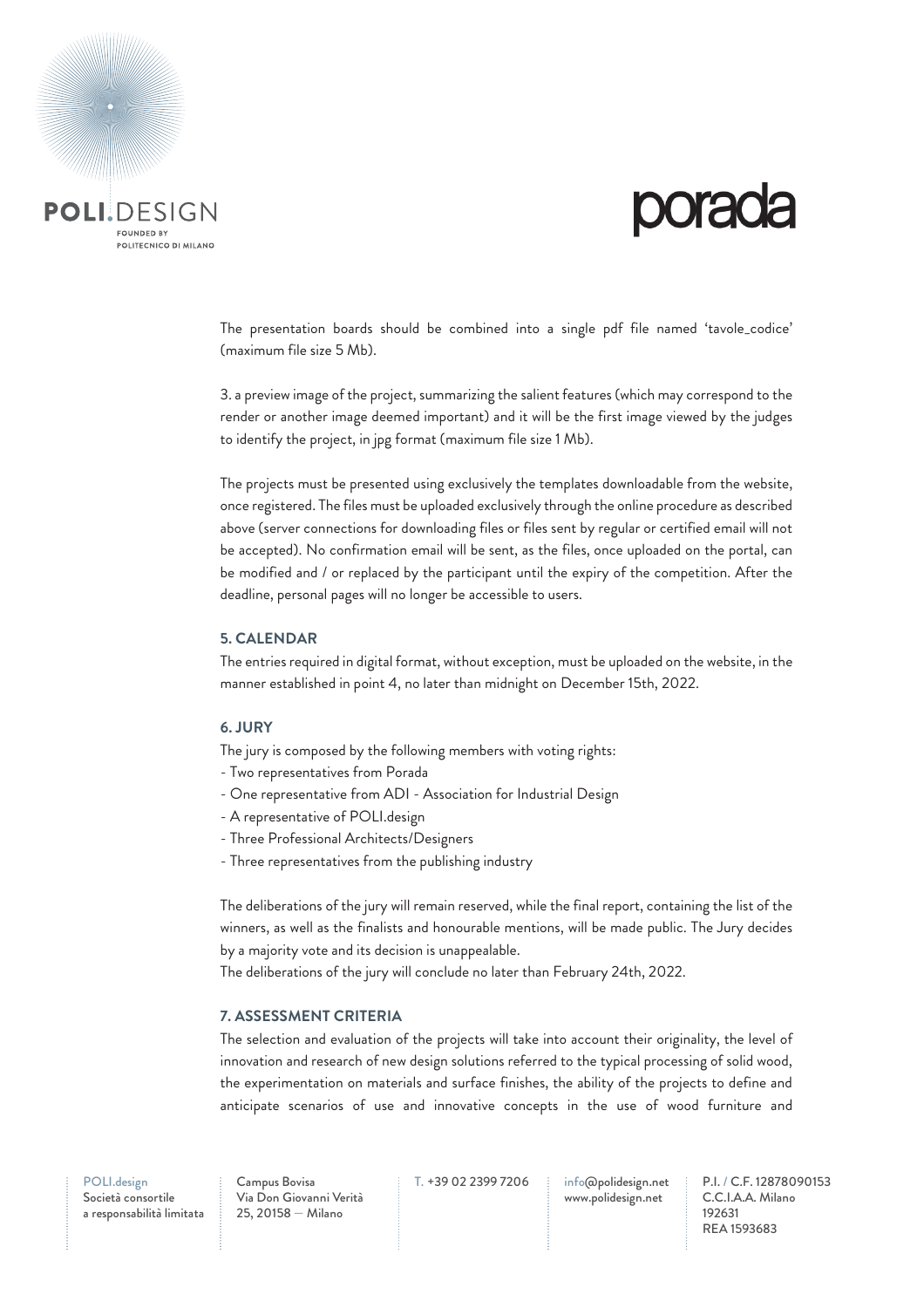

contemporary furnishing accessories, with particular regard to typological, technological and morphological determinations.

#### **8. PRIZES AND HONOURABLE MENTIONS**

The total prize money of  $\epsilon$  10,000.00 will be allocated as follows:

PROFESSIONALS Category 1st prize € 3,000 2nd prize € 2,000 3rd prize € 1,000

STUDENTS Category 1st prize € 2,000 2nd prize € 1,200 3rd prize € 800

#### **9. AUTHORIZATION AND OWNERSHIP OF THE DESIGNS**

Competition participants maintain ownership and the rights of exploitation of their works. Porada reserves the right to stipulate a contract for the industrial exploitation of the projects with the designers of the winning or finalist projects. The participants grant Porada the option to use the winning projects for one year from the date of the jury's report. Within this period, the company will evaluate whether to put the design into production and in that case, the economic agreement with the designers will be regulated by a specific contract.

Porada agrees not to modify the works presented in any way without the approval of the designer. Porada also has the right to request a one-year option on projects which are not awarded prizes, upon payment of the rights to be agreed between the parties.

### **10. INFORMATION AND PUBLICATION OF THE RESULTS**

The outcome of the jury's evaluation will be announced to the winners within the deadlines set and communicated via email. Porada will present the initiative to the trade press and will communicate the results of the competition during an event, for which information will be provided in due course. All competition participants also authorize the company to exhibit their projects in public (exhibitions and events of various kinds) and to publish their designs in a catalogue or in trade media publications; nothing will be due for this, apart from the obligation to quote the designer(s).

### **11. NOTICE PURSUANT TO ART. 13 OF EU REGULATION 2016/679 (GDPR)**

POLI.design

Società consortile a responsabilità limitata

Campus Bovisa Via Don Giovanni Verità 25, 20158 — Milano

T. +39 02 2399 7206 info@polidesign.net www.polidesign.net